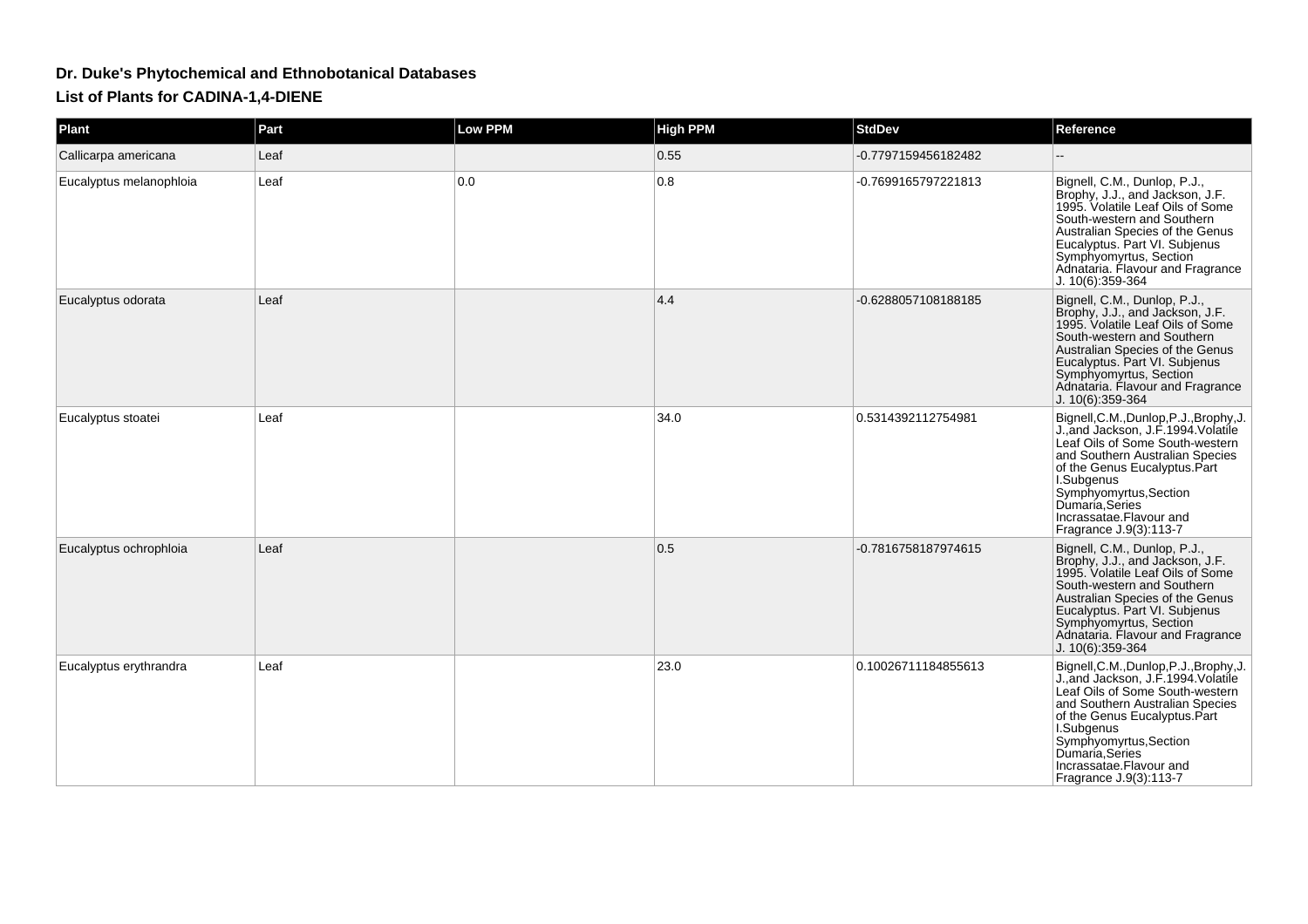| Plant               | Part | Low PPM | <b>High PPM</b> | <b>StdDev</b>        | Reference                                                                                                                                                                                                                                                                                             |
|---------------------|------|---------|-----------------|----------------------|-------------------------------------------------------------------------------------------------------------------------------------------------------------------------------------------------------------------------------------------------------------------------------------------------------|
| Eucalyptus angulosa | Leaf |         | 5.0             | -0.605287232668258   | Bignell, C.M., Dunlop, P.J., Brophy, J.<br>J., and Jackson, J.F. 1994. Volatile<br>Leaf Oils of Some South-western<br>and Southern Australian Species<br>of the Genus Eucalyptus.Part<br>I.Subgenus<br>Symphyomyrtus, Section<br>Dumaria, Series<br>Incrassatae.Flavour and<br>Fragrance J.9(3):113-7 |
| Eucalyptus cuprea   | Leaf |         | 6.4             | -0.5504107836502836  | Bignell, C.M., Dunlop, P.J.,<br>Brophy, J.J., and Jackson, J.F.<br>1995. Volatile Leaf Oils of Some<br>South-western and Southern<br>Australian Species of the Genus<br>Eucalyptus. Part VI. Subjenus<br>Symphyomyrtus, Section<br>Adnataria. Flavour and Fragrance<br>J. 10(6):359-364               |
| Eucalyptus populnea | Leaf |         | 4.0             | -0.6444846962525255  | Bignell, C.M., Dunlop, P.J.,<br>Brophy, J.J., and Jackson, J.F.<br>1995. Volatile Leaf Oils of Some<br>South-western and Southern<br>Australian Species of the Genus<br>Eucalyptus. Part VI. Subjenus<br>Symphyomyrtus, Section<br>Adnataria. Flavour and Fragrance<br>J. 10(6):359-364               |
| Eucalyptus viridis  | Leaf |         | 2.0             | -0.7228796234210604  | Bignell, C.M., Dunlop, P.J.,<br>Brophy, J.J., and Jackson, J.F.<br>1995. Volatile Leaf Oils of Some<br>South-western and Southern<br>Australian Species of the Genus<br>Eucalyptus. Part VI. Subjenus<br>Symphyomyrtus, Section<br>Adnataria. Flavour and Fragrance<br>J. 10(6):359-364               |
| Eucalyptus porosa   | Leaf |         | 10.0            | -0.40929991474692073 | Bignell, C.M., Dunlop, P.J.,<br>Brophy, J.J., and Jackson, J.F.<br>1995. Volatile Leaf Oils of Some<br>South-western and Southern<br>Australian Species of the Genus<br>Eucalyptus. Part VI. Subjenus<br>Symphyomyrtus, Section<br>Adnataria. Flavour and Fragrance<br>J. 10(6):359-364               |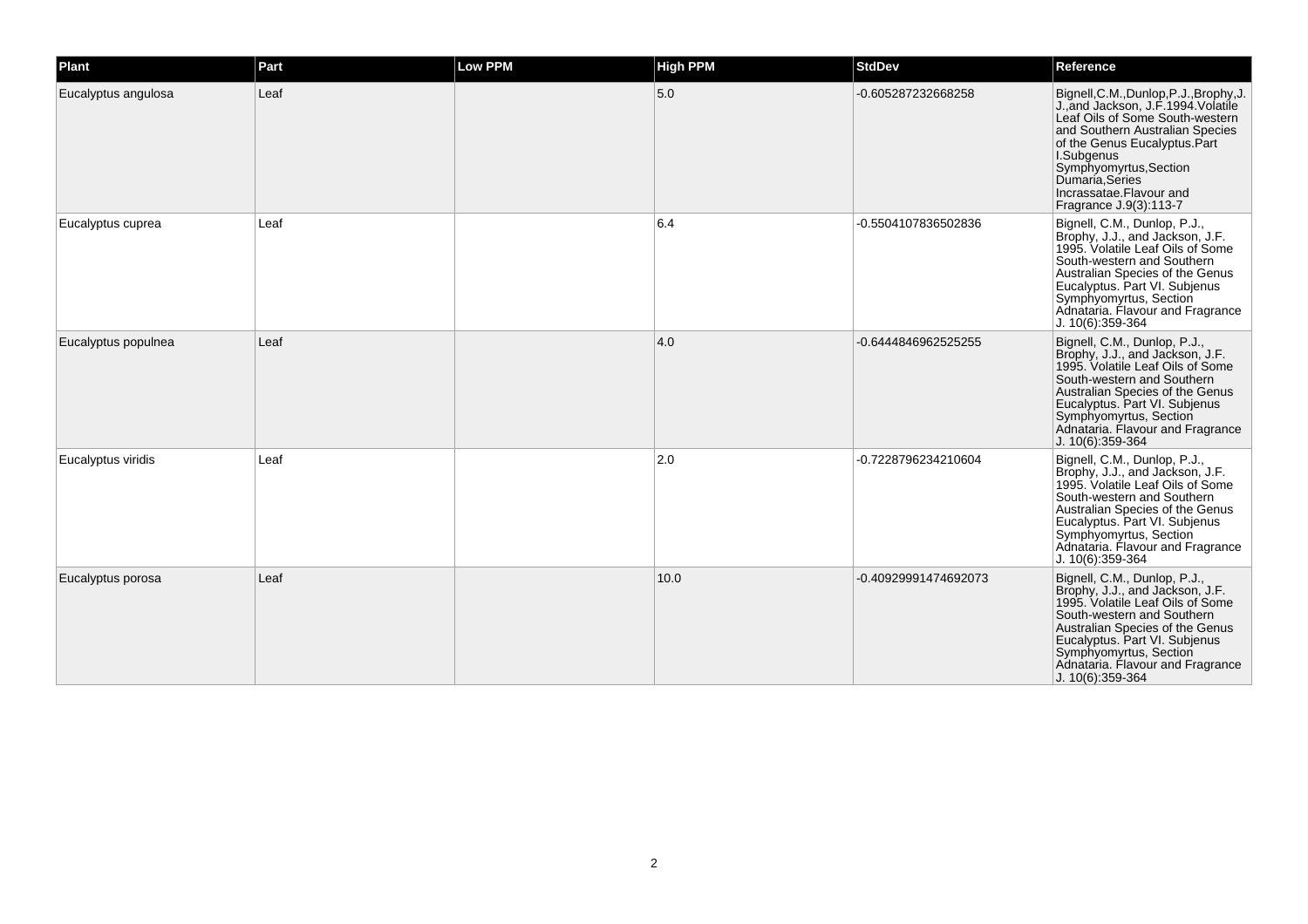| Plant                     | Part | <b>Low PPM</b> | <b>High PPM</b> | <b>StdDev</b>       | Reference                                                                                                                                                                                                                                                                                             |
|---------------------------|------|----------------|-----------------|---------------------|-------------------------------------------------------------------------------------------------------------------------------------------------------------------------------------------------------------------------------------------------------------------------------------------------------|
| Eucalyptus incrassata     | Leaf |                | 70.0            | 1.9425479003091264  | Bignell, C.M., Dunlop, P.J., Brophy, J.<br>J., and Jackson, J.F. 1994. Volatile<br>Leaf Oils of Some South-western<br>and Southern Australian Species<br>of the Genus Eucalyptus.Part<br>I.Subgenus<br>Symphyomyrtus, Section<br>Dumaría Séries<br>Incrassatae. Flavour and<br>Fragrance J.9(3):113-7 |
| Eucalyptus dolichorhyncha | Leaf |                | 11.0            | -0.3701024511626533 | Bignell, C.M., Dunlop, P.J., Brophy, J.<br>J., and Jackson, J.F. 1994. Volatile<br>Leaf Oils of Some South-western<br>and Southern Australian Species<br>of the Genus Eucalyptus.Part<br>I.Subgenus<br>Symphyomyrtus, Section<br>Dumaria, Series<br>Incrassatae.Flavour and<br>Fragrance J.9(3):113-7 |
| Eucalyptus intertexta     | Leaf |                | $7.0$           | -0.5268923054997231 | Bignell, C.M., Dunlop, P.J.,<br>Brophy, J.J., and Jackson, J.F.<br>1995. Volatile Leaf Oils of Some<br>South-western and Southern<br>Australian Species of the Genus<br>Eucalyptus. Part VI. Subjenus<br>Symphyomyrtus, Section<br>Adnataria. Flavour and Fragrance<br>J. 10(6):359-364               |
| Eucalyptus largisparsa    | Leaf |                | 31.0            | 0.4138468205226958  | Bignell, C.M., Dunlop, P.J.,<br>Brophy, J.J., and Jackson, J.F.<br>1995. Volatile Leaf Oils of Some<br>South-western and Southern<br>Australian Species of the Genus<br>Eucalyptus. Part VI. Subjenus<br>Symphyomyrtus, Section<br>Adnataria. Flavour and Fragrance<br>J. 10(6):359-364               |
| Eucalyptus fasiculosa     | Leaf | 0.0            | 1.3             | -0.7503178479300475 | Bignell, C.M., Dunlop, P.J.,<br>Brophy, J.J., and Jackson, J.F.<br>1995. Volatile Leaf Oils of Some<br>South-western and Southern<br>Australian Species of the Genus<br>Eucalyptus. Part VI. Subjenus<br>Symphyomyrtus, Section<br>Adnataria. Flavour and Fragrance<br>J. 10(6):359-364               |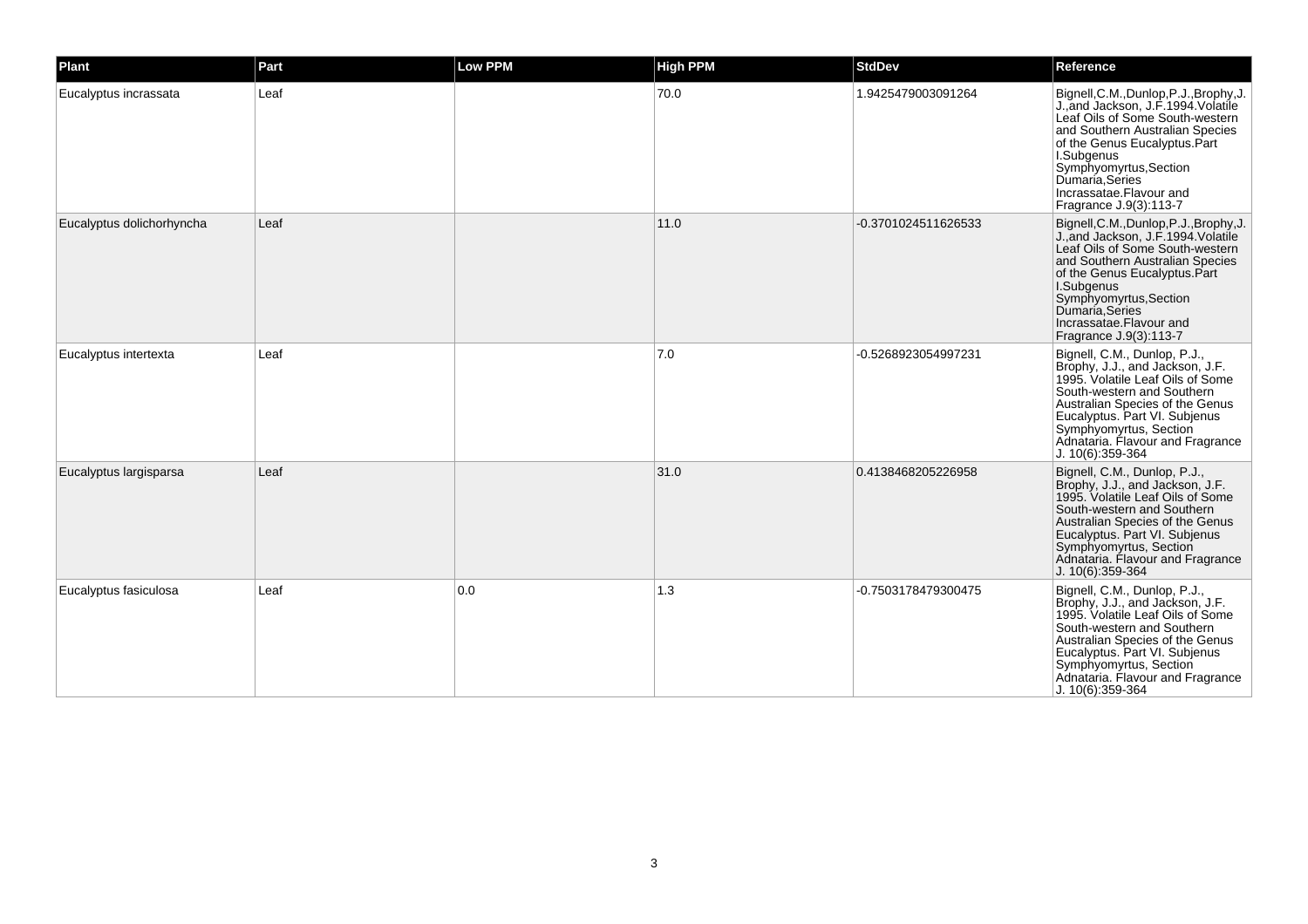| Plant                   | Part | Low PPM | <b>High PPM</b> | <b>StdDev</b>        | Reference                                                                                                                                                                                                                                                                                              |
|-------------------------|------|---------|-----------------|----------------------|--------------------------------------------------------------------------------------------------------------------------------------------------------------------------------------------------------------------------------------------------------------------------------------------------------|
| Eucalyptus desquamata   | Leaf | 0.0     | 15.0            | -0.21331259682558348 | Bignell, C.M., Dunlop, P.J.,<br>Brophy, J.J., and Jackson, J.F.<br>1995. Volatile Leaf Oils of Some<br>South-western and Southern<br>Australian Species of the Genus<br>Eucalyptus. Part VI. Subjenus<br>Symphyomyrtus, Section<br>Adnataria. Flavour and Fragrance<br>J. 10(6):359-364                |
| Eucalyptus tetraptera   | Leaf |         | 43.0            | 0.8842163835339052   | Bignell, C.M., Dunlop, P.J., Brophy, J.<br>J., and Jackson, J.F. 1994. Volatile<br>Leaf Oils of Some South-western<br>and Southern Australian Species<br>of the Genus Eucalyptus.Part<br>I.Subgenus<br>Symphyomyrtus, Section<br>Dumaria, Series<br>Incrassatae.Flavour and<br>Fragrance J.9(3):113-7  |
| Eucalyptus lansdowneana | Leaf |         | 2.4             | -0.7072006379873534  | Bignell, C.M., Dunlop, P.J.,<br>Brophy, J.J., and Jackson, J.F.<br>1995. Volatile Leaf Oils of Some<br>South-western and Southern<br>Australian Species of the Genus<br>Eucalyptus. Part VI. Subjenus<br>Symphyomyrtus, Section<br>Adnataria. Flavour and Fragrance<br>J. 10(6):359-364                |
| Eucalyptus forrestiana  | Leaf |         | 45.0            | 0.9626113107024401   | Bignell, C.M., Dunlop, P.J., Brophy, J.<br>J., and Jackson, J.F. 1994. Volatile<br>Leaf Oils of Some South-western<br>and Southern Australian Species<br>of the Genus Eucalyptus.Part<br>I.Subgenus<br>Symphyomyrtus, Section<br>Dumaria, Series<br>Incrassatae. Flavour and<br>Fragrance J.9(3):113-7 |
| Eucalyptus ceratocorys  | Leaf |         | 27.0            | 0.25705696618562596  | Bignell, C.M., Dunlop, P.J., Brophy, J.<br>J., and Jackson, J.F. 1994. Volatile<br>Leaf Oils of Some South-western<br>and Southern Australian Species<br>of the Genus Eucalyptus.Part<br>I.Subgenus<br>Symphyomyrtus, Section<br>Dumaria, Series<br>Incrassatae.Flavour and<br>Fragrance J.9(3):113-7  |